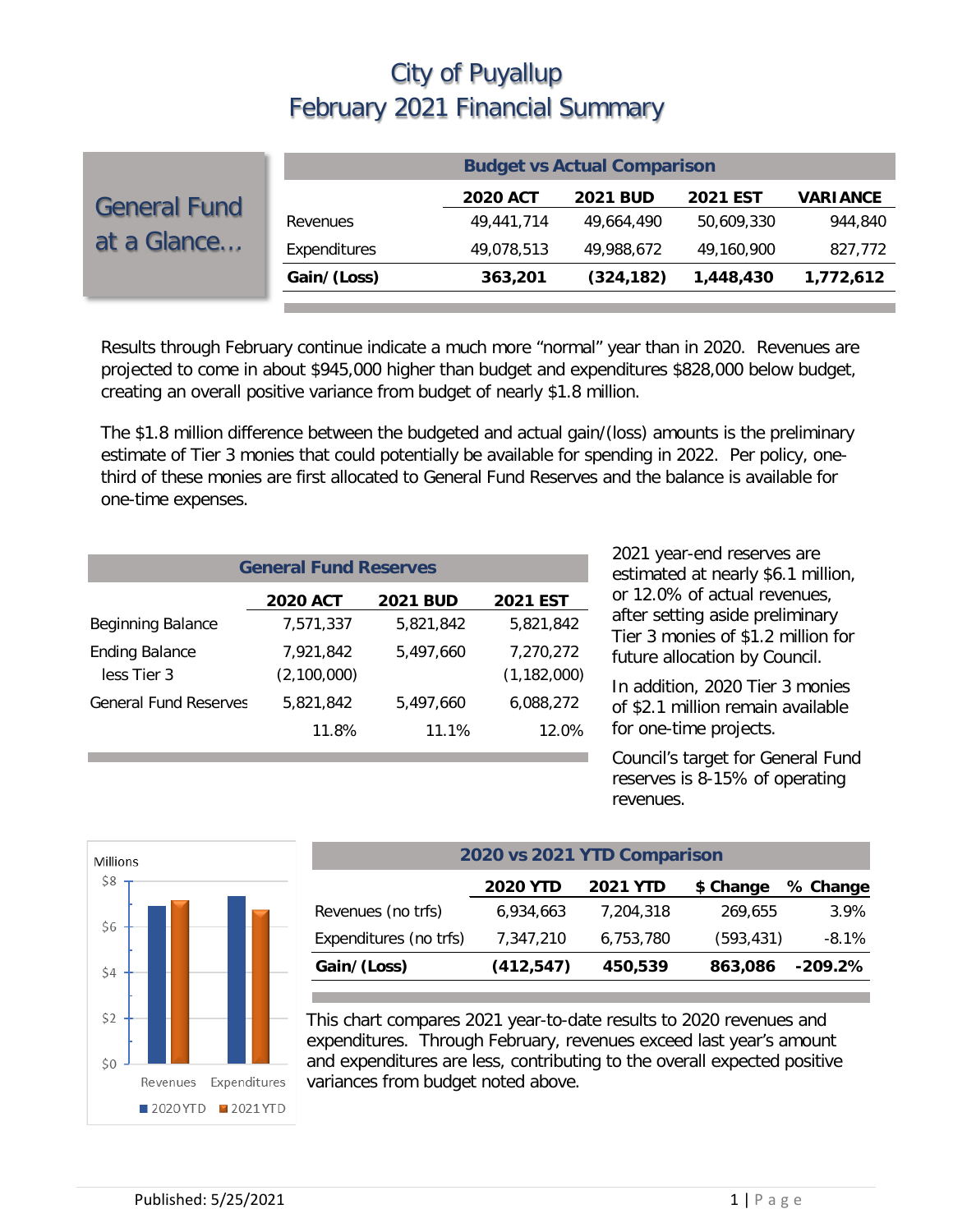| <b>General Fund Revenues by Type (excluding transfers)</b> |                 |                 |                 |                 |         |
|------------------------------------------------------------|-----------------|-----------------|-----------------|-----------------|---------|
|                                                            | <b>2021 BUD</b> | <b>2021 YTD</b> | <b>2021 EST</b> | <b>VARIANCE</b> |         |
| Property Tax                                               | 9,370,130       | 62,927          | 9.370.130       | $\mathbf 0$     | $0.0\%$ |
| Sales & Use Tax                                            | 24,495,870      | 4,570,034       | 25,296,400      | 800,530         | 3.3%    |
| Other Tax                                                  | 5,207,240       | 804,403         | 5,190,000       | (17, 240)       | $-0.3%$ |
| Licenses & Permits                                         | 1,888,360       | 344,078         | 1.914.000       | 25,640          | 1.4%    |
| Intergovernmental                                          | 1,766,270       | 310,383         | 1,778,800       | 12,530          | 0.7%    |
| <b>Charges for Services</b>                                | 3,024,770       | 557,375         | 3,220,200       | 195,430         | 6.5%    |
| Fines & Forfeitures                                        | 3,414,410       | 473,315         | 3,337,800       | (76, 610)       | $-2.2%$ |
| Miscellaneous                                              | 477,440         | 81,804          | 482,000         | 4,560           | 1.0%    |
| <b>Total Revenues</b>                                      | 49,644,490      | 7,204,318       | 50,589,330      | 944,840         | 1.9%    |

Revenues are budgeted conservatively per the budget stability policy, with two exceptions for sales tax and development engineering fees. Through February, revenues are coming in as projected.

**Sales Tax:** Retail Trade and Professional & Other Services sectors continue to be strong performers in terms of sales tax. Construction and Accommodations/Food sectors remain the hardest hit by the pandemic guidelines issued by the governor's office, causing those revenues to continue to lag.

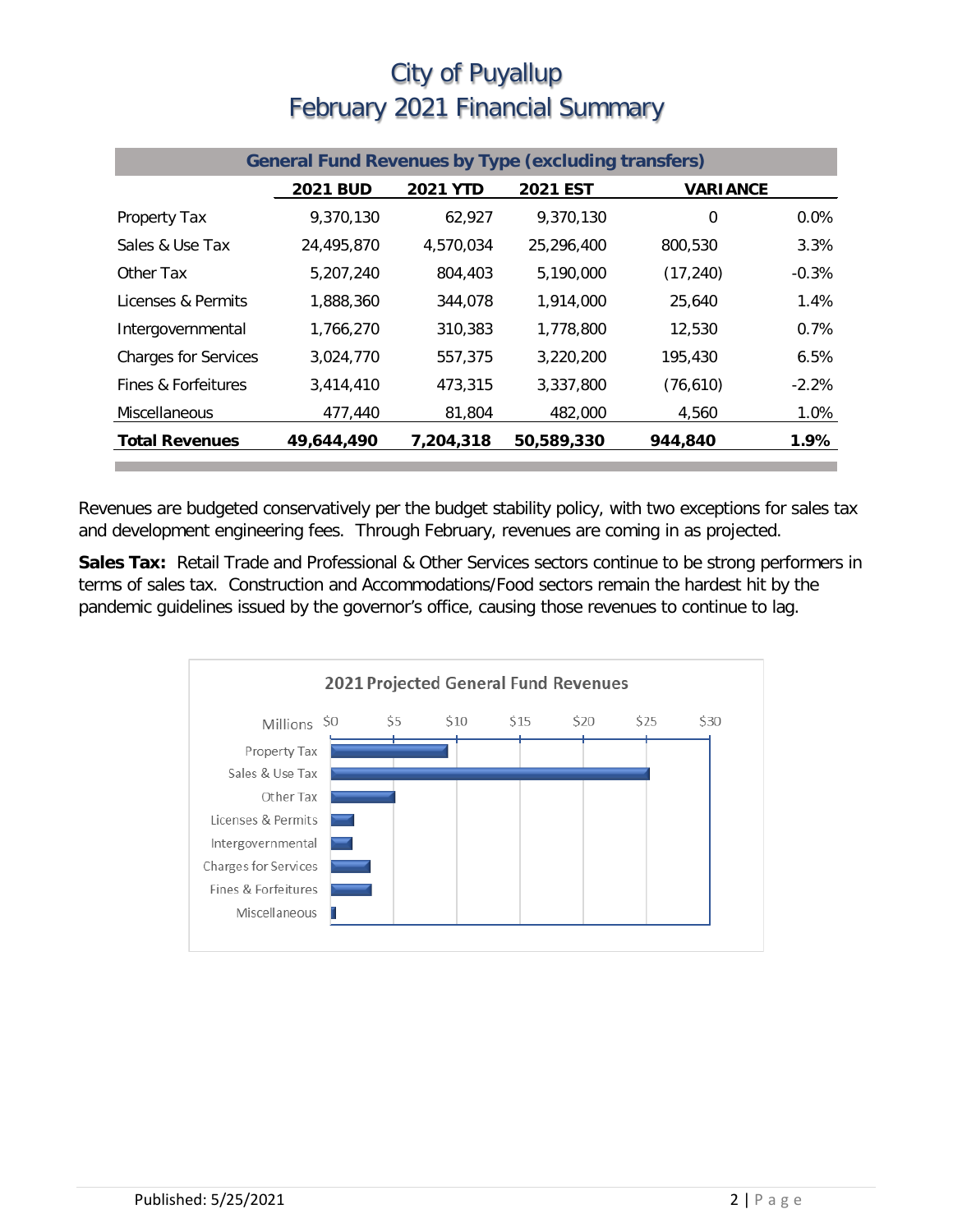| <b>General Fund Expenditures by Department (excluding transfers)</b> |                 |                 |            |                 |       |  |
|----------------------------------------------------------------------|-----------------|-----------------|------------|-----------------|-------|--|
|                                                                      | <b>2021 BUD</b> | <b>2021 YTD</b> | 2021 EST   | <b>VARIANCE</b> |       |  |
| City Council                                                         | 225,120         | 32,841          | 211,400    | 13,720          | 6.1%  |  |
| <b>City Manager</b>                                                  | 834,400         | 105,860         | 785,800    | 48,600          | 5.8%  |  |
| City Clerk                                                           | 391,700         | 127,170         | 348,100    | 43,600          | 11.1% |  |
| Dev & Permiting Svcs                                                 | 4,231,212       | 745,807         | 4,015,100  | 216,112         | 5.1%  |  |
| Finance                                                              | 758,710         | 145,139         | 680,600    | 78,110          | 10.3% |  |
| Human Resources                                                      | 457,930         | 69,963          | 417,200    | 40,730          | 8.9%  |  |
| Legal                                                                | 1,274,060       | 239,263         | 1,271,200  | 2,860           | 0.2%  |  |
| Library                                                              | 2,966,940       | 493,041         | 2,869,300  | 97,640          | 3.3%  |  |
| Municipal Court                                                      | 2,129,210       | 379,268         | 2,096,600  | 32,610          | 1.5%  |  |
| Non-Departmental                                                     | 855,710         | 257,913         | 853,500    | 2,210           | 0.3%  |  |
| Parks & Recreation                                                   | 6,205,740       | 858,779         | 6,122,600  | 83,140          | 1.3%  |  |
| Police                                                               | 22,240,090      | 4,042,596       | 22,109,300 | 130,790         | 0.6%  |  |
| <b>Public Works</b>                                                  | 2,794,550       | 355,470         | 2,756,900  | 37,650          | 1.3%  |  |
| <b>Total Expenditures</b>                                            | 45,365,372      | 7,853,110       | 44,537,600 | 827,772         | 1.8%  |  |

No major variances through February. Departments are authorized to spend up to their adopted budgets, without specific action needed to reduce spending. This may change, should revenue projections be negatively impacted at any point in the year.



General Government: City Council, City Clerk, City Manager, Finance, Human Resources, Legal, Non-Dept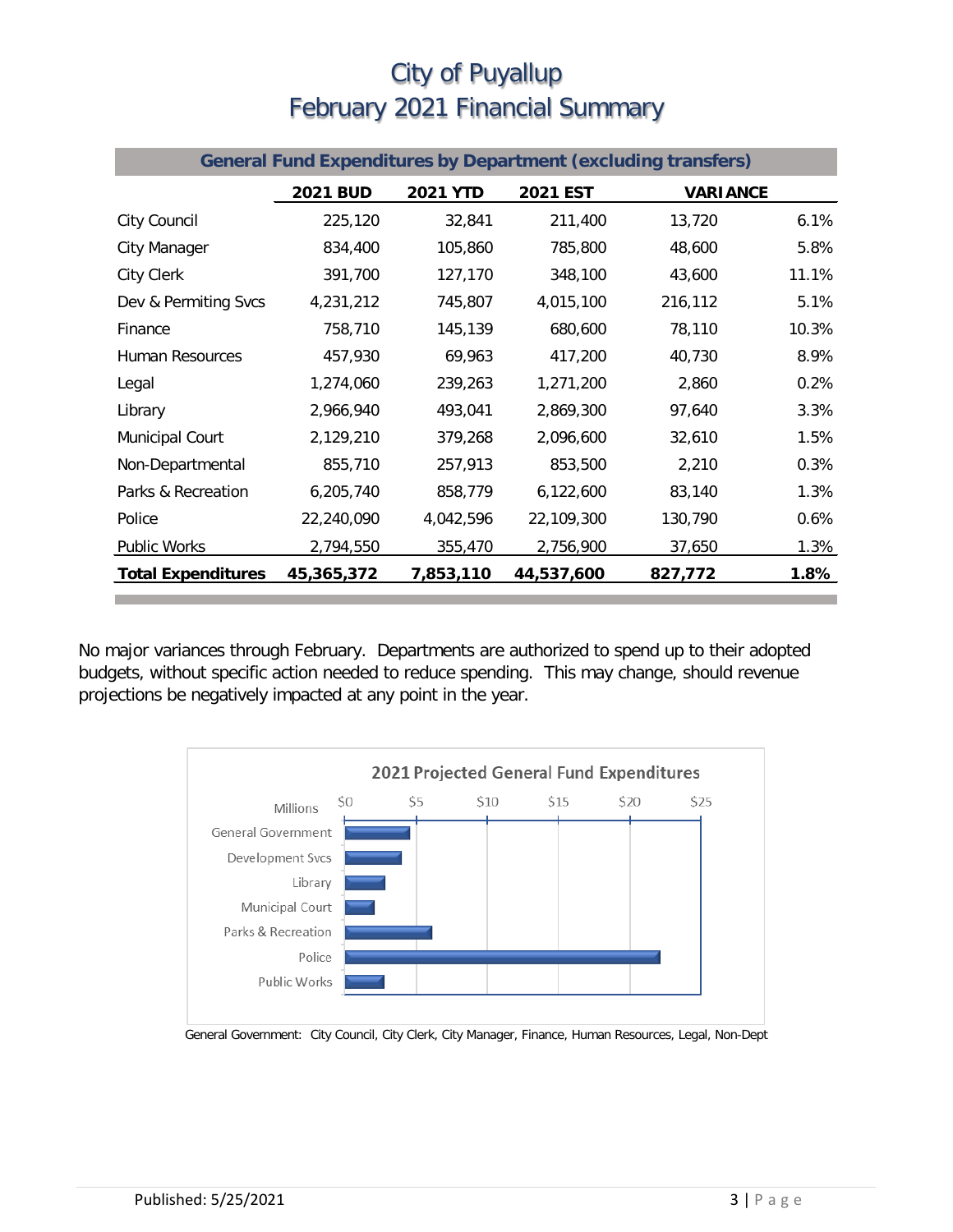#### Street Fund at a Glance… (excluding intrafund transfers)

The Street Fund accounts for repairs and maintenance, debt service and construction of city streets. Grants and other non-city monies are aggressively pursued to help offset costs of eligible capital projects.

|                                  | <b>Street Fund</b> |                 |                 |
|----------------------------------|--------------------|-----------------|-----------------|
|                                  | <b>2020 ACT</b>    | <b>2021 BUD</b> | <b>2021 ACT</b> |
| <b>Beginning Balance</b>         | 8,915,411          | 10,196,346      | 10,196,346      |
| <b>Fuel Tax/Multimodal Funds</b> | 385,937            | 429,490         | 49,506          |
| <b>Traffic Impact Fees</b>       | 662,116            | 1,200,000       | 96,750          |
| Capital Project Grants           | 1,932,349          | 9,753,550       | 1,675,486       |
| <b>Other Revenues</b>            | 413,163            | 652,560         | 2,624           |
| Transfers In                     | 5,831,629          | 6,953,718       |                 |
| <b>Total Revenues</b>            | 9,225,195          | 18,989,318      | 1,824,366       |
| <b>Operating Expenses</b>        | 1,784,997          | 2,077,810       | 642,502         |
| Debt Service                     | 1,156,219          | 1,031,770       | 91,825          |
| Capital Projects                 | 5,003,043          | 24,393,595      | 546,911         |
| <b>Transfers Out</b>             |                    |                 |                 |
| <b>Total Expenditures</b>        | 7,944,260          | 27,503,175      | 1,281,238       |
| <b>Ending Balance</b>            | 10,196,346         | 1,682,489       | 10,739,475      |

Transfers In from GF Tier 1, Budget Stability, REET and LIFT grant.

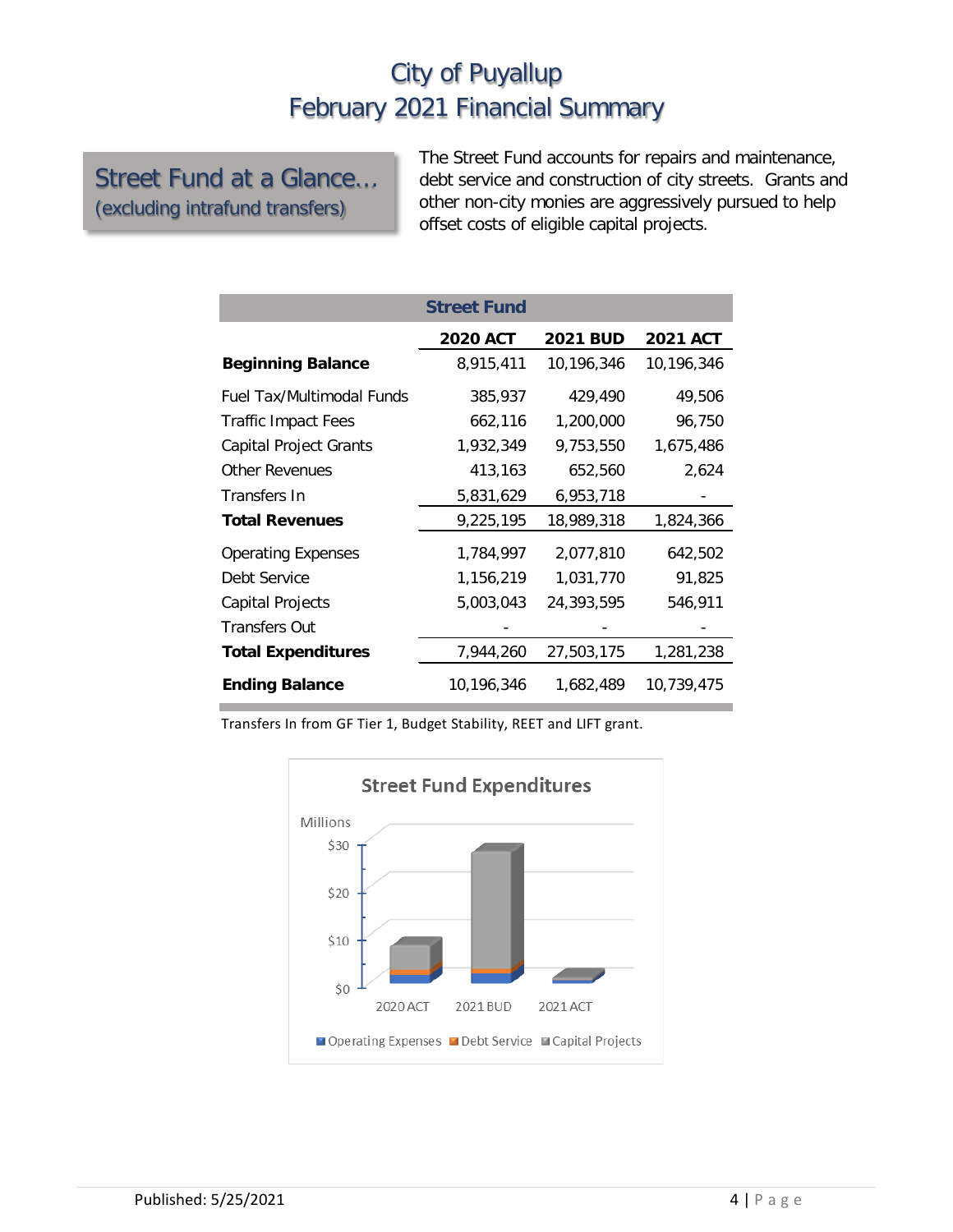Utilities at a Glance… (excluding transfers)

City utilities (sanitation, water, wastewater and stormwater) are funded with user and system development charges, which are expected to cover the operations, debt service and capital needs of the utility.

In response to the economic hardship on residents and businesses resulting from the state-wide response to COVID-19, the City has expanded the utility payment extension policy and waived late fees. Both are scheduled to be in effect until 60 days after the state of emergency is lifted. At that point, the regular payment extension and late fee policies will resume. As the months have gone by, delinquent account balances have increased substantially to nearly \$450,000 versus a pre-pandemic average of \$250,000. Pierce County has implemented a customer relief program and a City program is under consideration using ARPA monies. We are hopeful that these programs will provide sufficient aid to those of our customers needing assistance.

| <b>Combined Utility Funds</b> |                 |                 |                 |  |  |  |  |
|-------------------------------|-----------------|-----------------|-----------------|--|--|--|--|
|                               | <b>2020 ACT</b> | <b>2021 BUD</b> | <b>2021 ACT</b> |  |  |  |  |
| <b>Beginning Balance</b>      | 25,214,816      | 27,825,233      | 27,825,233      |  |  |  |  |
| User Fees                     | 23,709,811      | 24,478,020      | 3,879,881       |  |  |  |  |
| <b>System Dev Charges</b>     | 1,945,322       | 1,980,860       | 963,437         |  |  |  |  |
| Other Revenues                | 338,916         | 294,200         | 54,388          |  |  |  |  |
| Grants                        | 1,257,782       | 5,749,732       | 82,197          |  |  |  |  |
| <b>Total Revenues</b>         | 27,251,831      | 32,502,812      | 4,979,902       |  |  |  |  |
| <b>Operating Expenses</b>     | 16,724,182      | 18,717,230      | 3,574,752       |  |  |  |  |
| Debt Service                  | 1,039,799       | 347,200         |                 |  |  |  |  |
| <b>Capital Projects</b>       | 6,877,434       | 36,962,665      | 308,560         |  |  |  |  |
| <b>Total Expenditures</b>     | 24,641,415      | 56,027,095      | 3,883,313       |  |  |  |  |
| <b>Ending Balance</b>         | 27,825,233      | 4,300,950       | 28,921,822      |  |  |  |  |

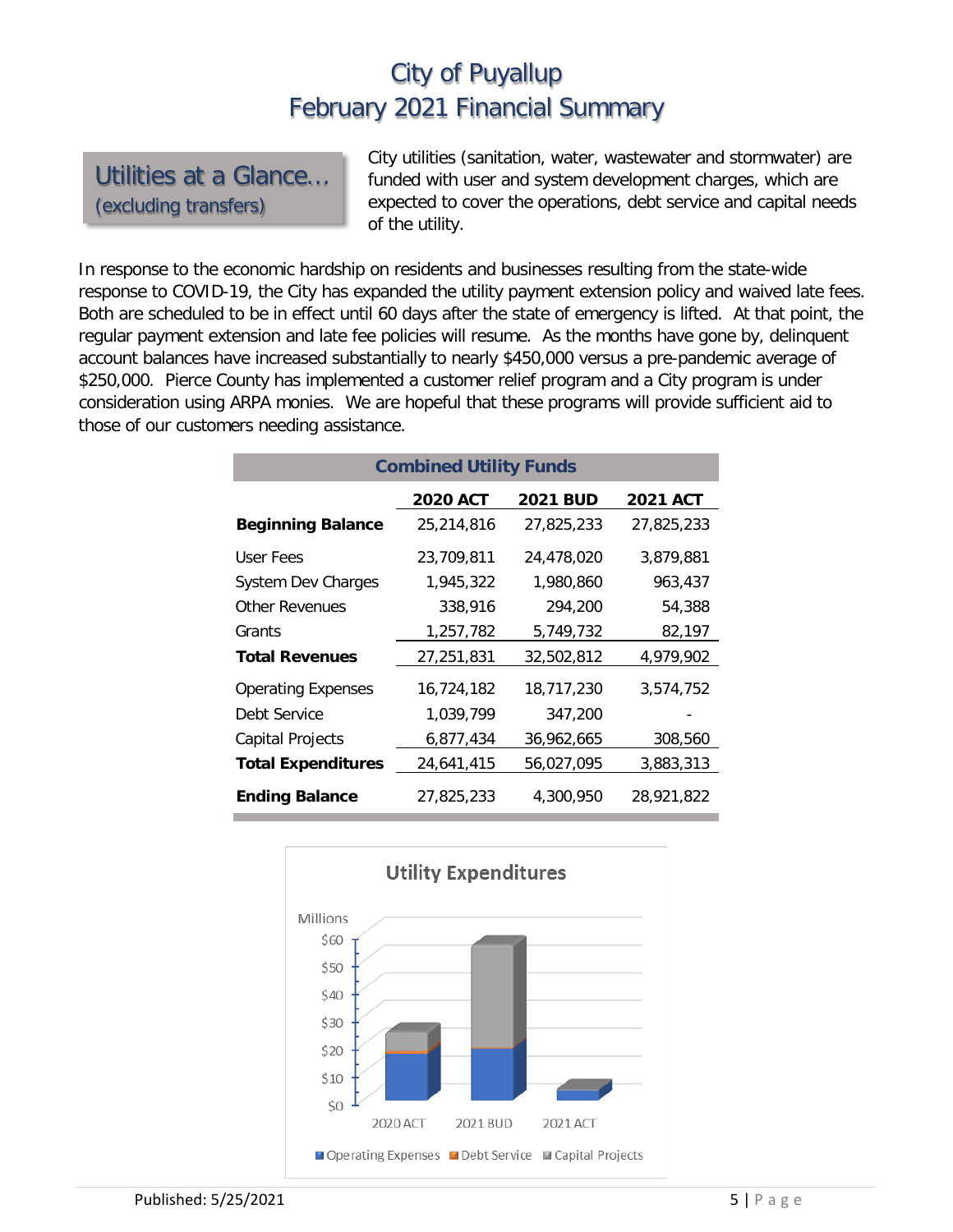| <b>City-Wide Cash and Investments</b> |              |            |                |            |                |                 |
|---------------------------------------|--------------|------------|----------------|------------|----------------|-----------------|
|                                       | 2016 YE      | 2017 YE    | <b>2018 YE</b> | 2019 YE    | <b>2020 YE</b> | <b>2021 FEB</b> |
| General Fund                          | 1,714,189    | 5,613,564  | 7,188,466      | 7,504,974  | 7,921,842      | 9,317,648       |
| General Fund - Other                  | 3,504,895    | 2,648,335  | 2,806,831      | 2,798,442  | 4,492,643      | 4,379,939       |
| Special Revenue                       | 7,245,450    | 9,455,865  | 4,562,016      | 5,261,402  | 5,119,889      | 5,917,628       |
| Debt Service                          | 282,095      | 288,292    | 305,283        | 517,046    | 505,658        | 505,660         |
| <b>Street Capital Projects</b>        | 3,486,440    | 5,273,289  | 5,476,894      | 8,915,411  | 10,215,288     | 10,823,077      |
| Parks Capital Projects                | 1,150,658    | 1,896,328  | 4,879,439      | 2,904,086  | 2,948,859      | 3,099,579       |
| <b>Facility Capital Projects</b>      | 119,948      | 121,076    | 558,137        | 1,984,322  | 1,961,283      | 1,961,769       |
| Enterprise - Utilities                | 23,046,430   | 25,887,173 | 23,569,469     | 25,214,816 | 28,059,567     | 28,919,325      |
| Enterprise - Pavilion                 | 101,306      | 87,234     | 97,165         | 95,158     | 90,012         | 64,685          |
| <b>Internal Service</b>               | 7,545,047    | 7,662,713  | 8,350,700      | 8,885,049  | 8,597,444      | 9,066,678       |
| Total                                 | 48, 196, 459 | 58,933,870 | 57,794,399     | 64,080,707 | 69,912,485     | 74,055,987      |

**General Fund:** Comparing 2016 and 2020 ending cash, the balance has grown by \$6.2 million. This is intentional growth to ensure adequate reserves for cash flow purposes and in case of an economic downturn.

**All Other Funds:** The cash balances for all other funds combined have grown by \$15.5 million since 2016, largely due to a significant increase in funding available for capital projects.